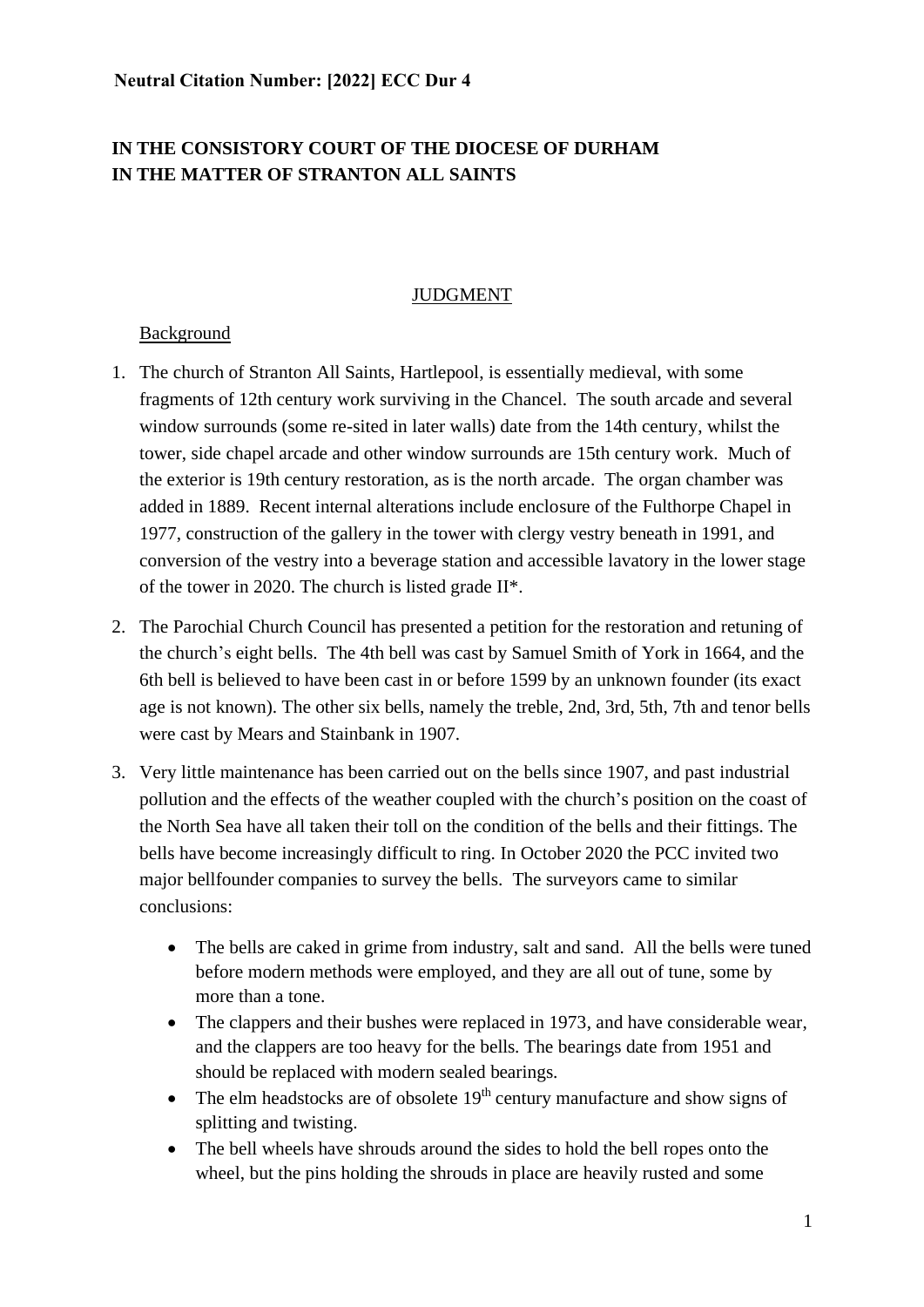shrouding has fallen off. The bell wheels are too large, adding to the difficulty when ringing the bells, and some bell wheels are loose in their joints.

- The wooden bell fittings all show significant wear and the brackets and pins holding them in place are all badly rusted.
- The bell frame is of rolled steel and iron; there is much surface rusting but with de-rusting and proper painting, it would last many more years.
- Both surveyors concluded that unless major work is carried out soon, the bells would become increasingly difficult to ring and, in a few years, would become unringable.
- 4. The PCC proposes to ensure that the bells are fit for purpose for the next 150 years. To achieve this, the bells would need to be removed from the tower via the west window of the tower (it is not possible to take them out any other way) and taken to the workshop of John Taylor & Co. in Loughborough, where a significant amount of work would be done on them, including sandblasting to clean them, new headstocks and new wheels fitted, and retuning. The bell frame would be de-rusted and painted. On completion of the work and reinstallation, the bells and frame would then need no more than minor maintenance for the next 150 years. The proposed scheme would be a major project, estimated to cost £75,000.

# PCC's Statement of Needs

- 5. The Statement of Needs describes the church as a large active town church, now part of a three parish group ministry. There is a large and enthusiastic team of bellringers in Hartlepool who ring at Stranton All Saints and two other churches every Sunday, for weddings, special church and civic services, and also for significant local and national events. Hartlepool Borough Council recognises the bells at Stranton All Saints as being of cultural significance within the town. The church attracts visiting bellringers from around the United Kingdom, and from overseas, on ringing tours and to ring peals or simply to join the local team for Sunday service ringing. Historically, the bells at the church have been used to teach new recruits, and the ringing band has five members qualified to teach bell handling. Members range from 10 years old to over 80. The bells are used for practices every Wednesday.
- 6. The PCC sees the continued sound of bells as integral to the church's outreach and ministry. It is known that a number of the congregation joined after hearing the bells ringing for Sunday worship. The Statement of Needs describes the great value of having bells ringing out over the surrounding area on Sundays and for weddings and other services and events. The PCC contends that the bells will become much easier to ring and, after retuning, will sound much better while still having the character of the Stranton bells. There has been a local fundraising campaign; it has the support of the congregation, and many individuals have contributed to the cost of the proposed works.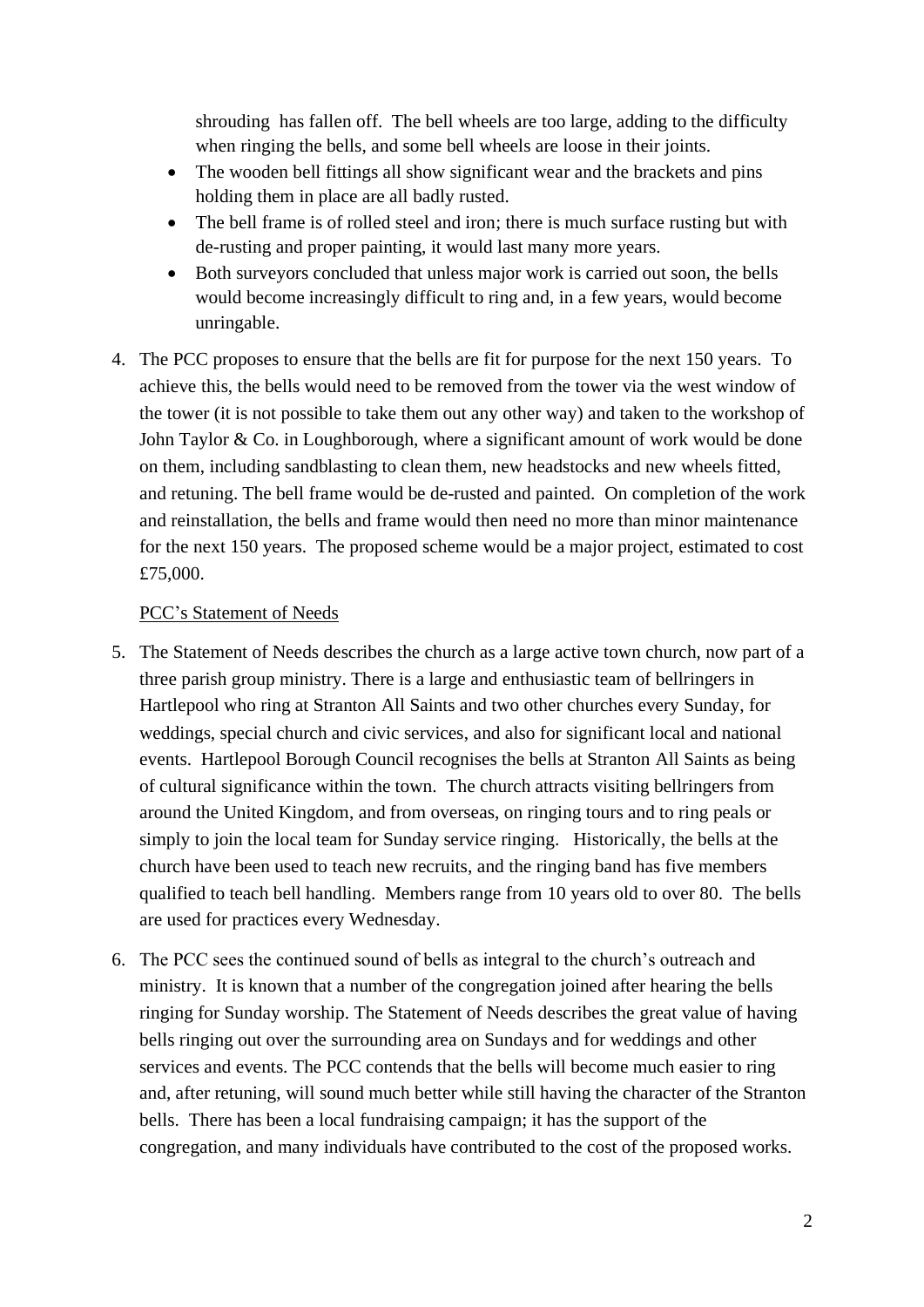#### Code of Practice

7. The proposed work is without controversy, except in relation to the tuning of bell no. 6, the oldest bell. Tuning can only be achieved by shaving off some of the bell's metal. Because it is believed to predate 1600 it appears in the Church Buildings Council's list of bells which should be preserved because of their historical importance. The CBC's Conservation and Repair of Bells and Bellframes Code of Practice recommends that for historic bells the presumption should be to leave them as found. The Code of Practice gives the following specific guidance on tuning:

*"A set of bells should sound musical, balanced, and in tune. Bells are fixed pitch musical instruments and do not go out of tune to any great extent. Where bells are not in tune, or where they are poor tonally, careful and limited adjustments to the notes and principal harmonic tones can usually be effected. Tuning involves the removal of metal from a bell; thus tuning, or further tuning, produces a small but irreversible change in both appearance and sound. In the case of bells worthy of preservation, there is a presumption against tuning. Tuning usually involves adjustments to all the bells within a set. Where the set consists of only three or fewer bells, tuning is rarely worthwhile. The case for or against tuning therefore involves balancing the desirability of leaving as found on the one hand, against the potential benefits on the other. The aim should be to conserve listed bells and other bells deemed worthy of preservation … in as near their original state as possible. In such cases, tuning should be undertaken only when essential, even if the bells have been tuned in the past."*

#### Recommendation from John Taylor and Co.

8. In a letter to the PCC, dated  $12<sup>th</sup>$  July, John Taylor and Co., the bellfounders who will be carrying out the work, made the following recommendation:

*"It is very much a rare occasion when we recommend the tuning of listed bells, but in this case, we consider it to be very worthwhile. The older 4th and 6th bells are not in their original condition, having had their canons and cast-in crownstaples removed, and both have been quarter-turned and lathe tuned at the last restoration. We strongly recommend that consideration is given to carefully and sensitively retuning the bells in a scientific and controlled manner whilst they are out of the tower.*

*The nominals should be placed on a better aligned scale, and this could be achieved by lightly machining inside the soundbow areas of the bells…..*

*The listed 6th bell would have its nominal lowered by -6 cents, and the hum by -13 cents, resulting in a very small amount of machining."*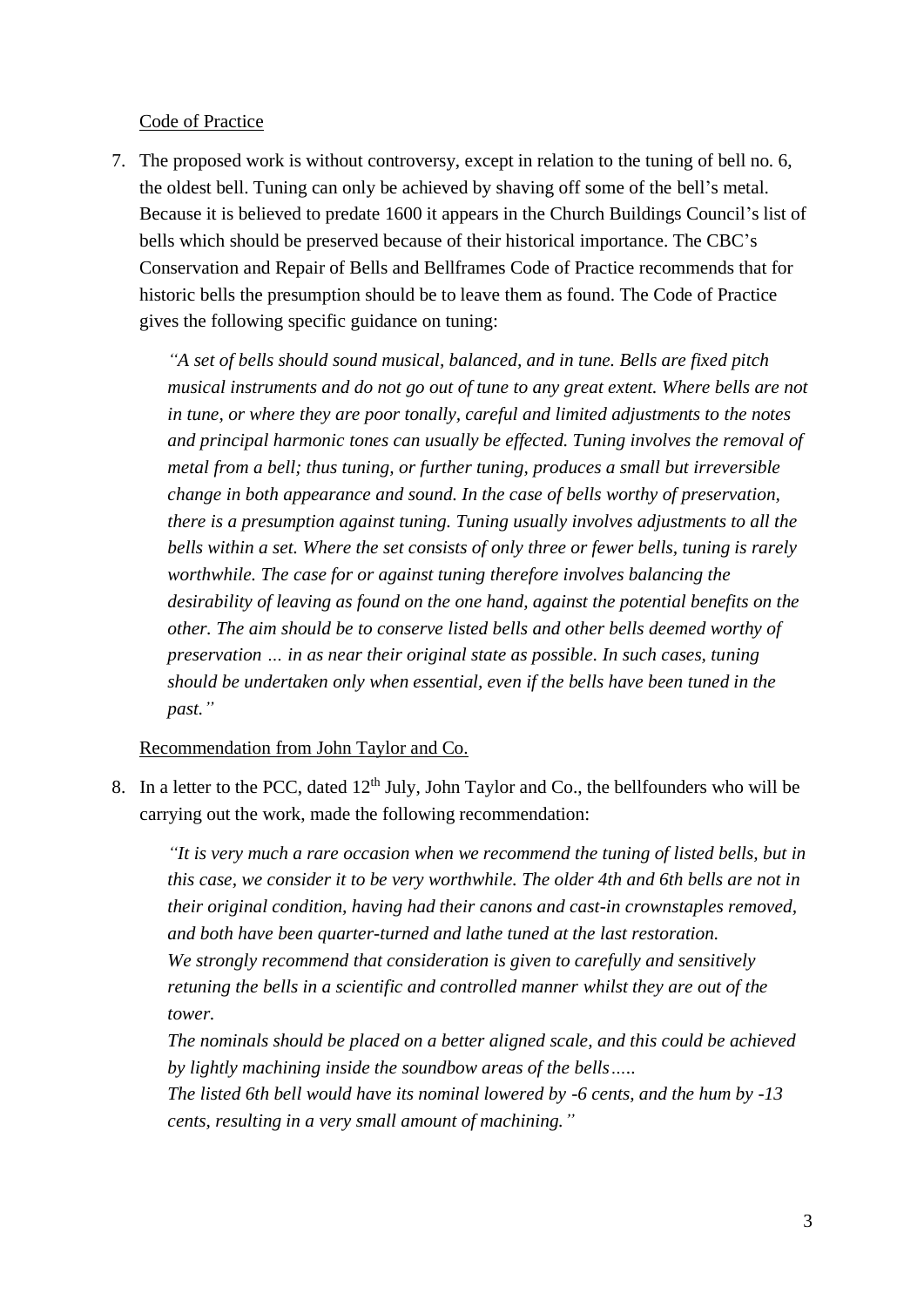#### Consultation and advice

- 9. When forming a view as to the appropriate course to take, the PCC consulted the diocesan bell advisor, Mr Howard Smith. He in turn approached Mr W. A. Hibbert, a renowned expert in the musical acoustics of bells and in particular their strike pitch or strike note; he has analysed the tuning of over 8,400 bells. In his report dated 6 July 2021 Mr Hibbert suggested there were two options for the retuning of the bells. Option 1 would be to retune all the bells except no. 6 bell. This would leave no. 6 in its present condition with no improvement in its sound, but due to the way in which its tuning figures related to the other bells in the ring, it would nonetheless be possible to achieve a significant improvement in the musical qualities of the whole peal. Option 2 would be to tune all eight bells – this would, in his view, give the best overall improvement to the sound of the bells rung as a peal.
- 10. Mr Hibbert explained in his report that bell no. 6 is unfortunately one of the less tuneful bells in the tower, and that because of the nature of its deficiencies even with modern tuning methods the errors cannot be fully remedied. He also pointed out that the bell was not in its original state. Its canons (the mounting loops on the head of the bell) were removed in 1907 when it was rehung, and the bell was drilled for mounting on its new headstock, and retuned in 1907. His opinion, therefore, is that further tuning should be allowed to the bell, notwithstanding its listed status and the guidance in the Code of Practice that it should be left alone and not retuned.
- 11. Having received Mr Hibbert's report, Mr Smith, the diocesan bell advisor, in an email of the 20<sup>th</sup> July to the Durham Diocesan Advisory Committee noted the current Church Buildings Council Code of Practice and the presumption against tuning and advised:

*"Ordinarily I would not recommend tuning for a bell of this age as it is bound to cause controversy, however, this ring of eight bells is abysmally out of tune and the individual tonal qualities of the 6th are also misaligned to each other….So in this case I really believe that for the following five reasons there is a very good case for setting aside the current CBC code of practice and allowing the bell to be tuned.*

*Firstly the 6th is not a virgin casting from the C16. In 1907 when Mears and Stainbank augmented the bells to an eight this bell was tuned – badly. Therefore it is no longer an untouched bell from that period and in my understanding should be allowed to be tuned properly if only by a small amount.*

*Secondly the crown of the bell was drilled to accept a modern clapper installation in 1907.*

*Thirdly the cast in staple bolts were partially removed in 1907. Fourthly it was rehung on a new headstock of a totally different design from what it originally had.*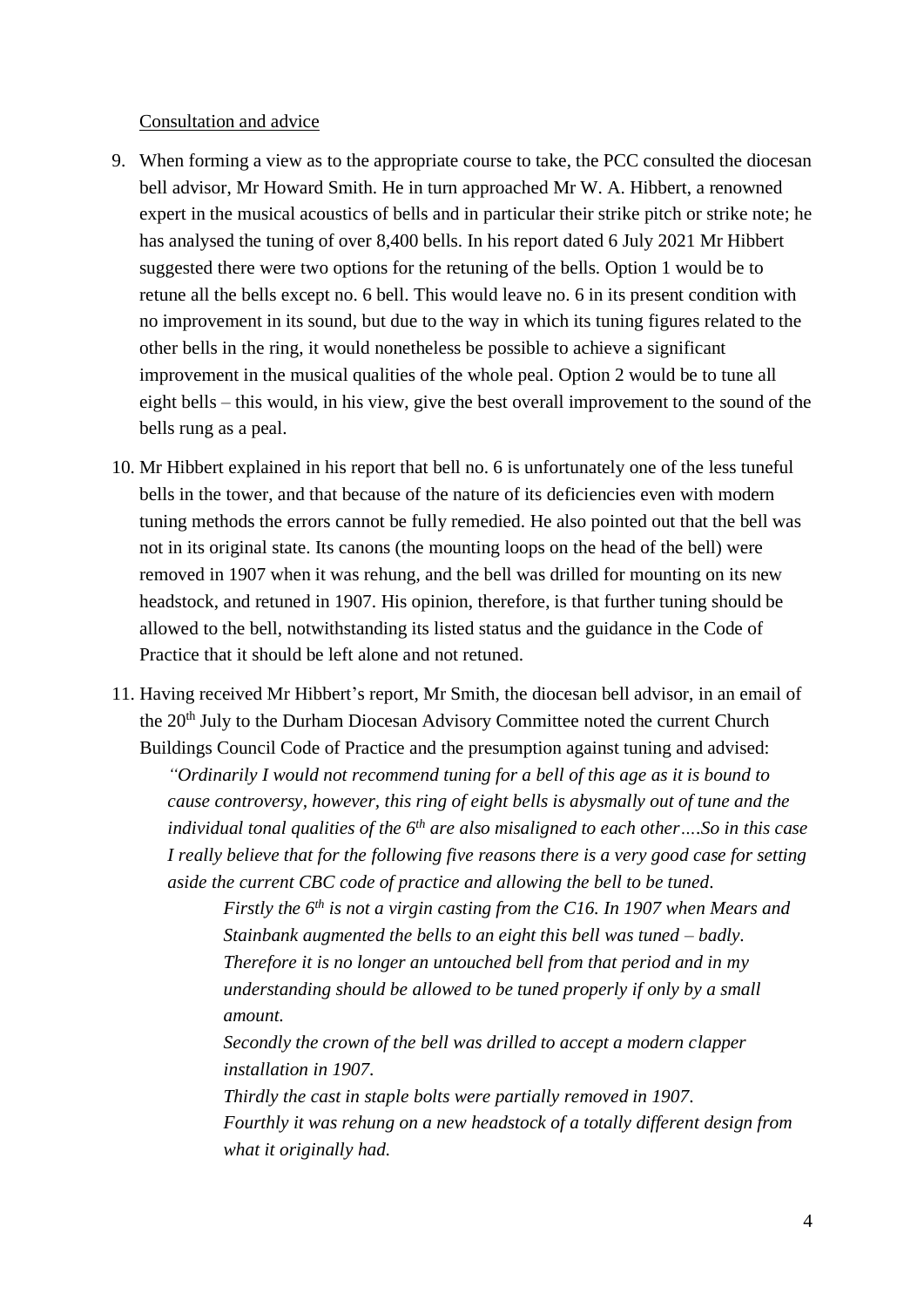*Fifthly the canons by which it was originally hung were knocked off. The current [CBC Code of Practice] only allow for the second and third items, as above, to now be allowed. The point I am making is that everything that is no longer currently allowed has already happened to this bell. It is possible to tune bells both on the inside and outside. I am aware that any tuning on the outside would alter the visual appearance of the bell further than that already* 

*done by the removal of its canons. In this case all the tuning will only be done on the inside of the bell so as not to alter the visual appearance."*

12. In accordance with rule 4.6 of the Faculty Jurisdiction Rules the Durham DAC consulted the Church Buildings Council. In a written response dated  $9<sup>th</sup>$  November 2021 given under the CBC's delegated advice policy without visiting the church, the CBC noted that bell no. 6 was cast in the 16th century, that its canons had been removed and some tuning done in 1907, and it drew attention to the passage in Mr Hibbert's report stating that due to the way in which its tuning figures related to the other bells in the ring, significant improvement in the musical qualities of the whole peal were possible even if bell no. 6 were not tuned. The CBC's advice continued:

*"The CBC has a presumption against tuning listed bells and, given the above statement, does not feel that a sufficient case has been made for tuning the listed bell. The aim should be to conserve listed bells in as near their original state as possible. Therefore, the Council recommends that this bell not be tuned. The Council is content to defer advice regarding tuning the seven unlisted bells to the DAC."*

- 13. Disappointed by the response from the CBC, the PCC sent a lengthy written submission to the CBC, dated 17 November 2021, asking the CBC to reconsider its recommendation. The PCC pointed out that Hartlepool had a thriving, enthusiastic team of more than 20 bellringers, that it actively recruited, trained and integrated young people from the town to ensure the art of bellringing would continue for generations to come, and that for many years, both local and visiting ringers had criticised the bells for their poor musicality and sound when heard from both inside and outside the church. The PCC agreed that it was important to have safeguards in respect of historic bells, but it drew attention to the previous poor work that had been done to bell no. 6 in the past, and that what was now being proposed was minimal in nature. Any retuning would be done on the inside of the bell directly over the 1907 retuning marks. The PCC accepted there would be good grounds for not retuning it if it were still in its original tuning from the sixteenth century, but this was not the case because of the badly done retuning in 1907.
- 14. The CBC did not respond to the PCC's further submissions. I accordingly directed the CBC should send to the court written representations in response to the PCC's submission dated 17 November 2021. The CBC duly responded on 23rd March 2022. By its answer, it became clear that the CBC's advice against retuning was based principally on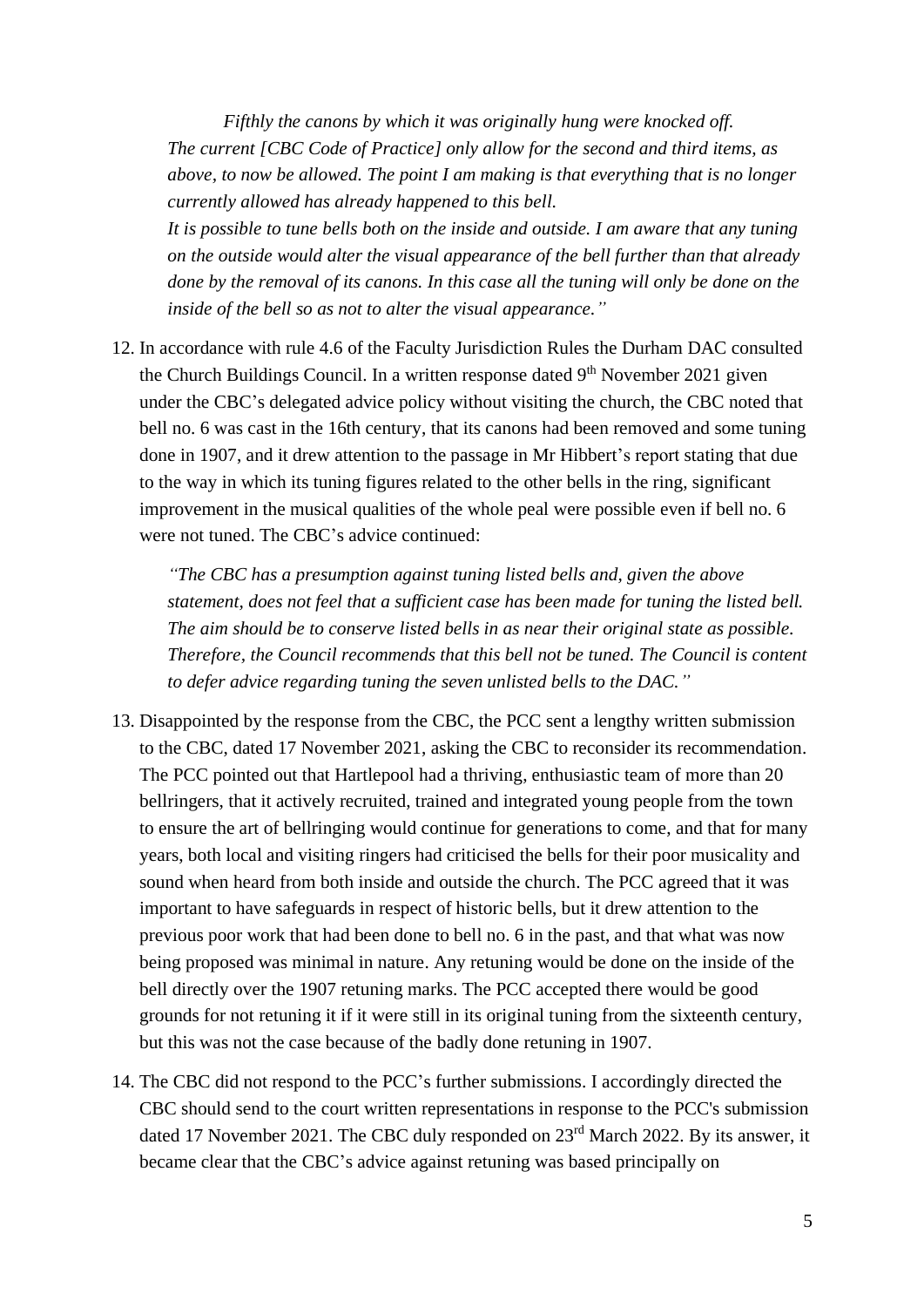maintaining the sound of the bell, so that there was an aural link to the past. The advice explained:

*"The presumption against tuning listed bells is to conserve listed bells in as near to their original state as possible. It is especially intended to maintain the sound of the bell. As some of the country's oldest sounding musical instruments they are a rare link back to sounds experienced in our communities over centuries. The bells are part of the aural history of the place, experienced by generations in Stranton. Actions that do not have a material impact on the sound of a listed bell, such as removing cast in crown staples and the addition of new headstocks, are therefore not part of the consideration of its tuning."*

The advice cited Mr Hibbert's view that significant improvement in the musical qualities of the whole peal would be possible even if bell no. 6 were not tuned, and continued:

*"The appeal for permission for tuning from the parish appears to have been made on the basis that the company who would tune the bell* [i.e. John Taylor & Co.] *deemed it necessary and not the parishioners or bellringers.*

*Where the Council, in its advice, has relaxed its presumption against tuning a listed bell it is when the sound of the bell is such that it could not be reasonably accommodated without attention. Nothing in the proposals from the parish suggest that this is the situation at Stranton. As such, the Council would continue to advise against the tuning of the listed bell."*

15. The Durham DAC has come to a different conclusion from the CBC in relation to bell no. 6. In its notification of advice dated 23rd December 2021, the DAC did not object to the retuning of bell no. 6. Its reasons for departing from the advice of the CBC were that the bell had already been retuned; the exact date of the bell had not been established (it was possible that it might not pre-date 1600); without retuning, the present significant deficiencies in the bell would remain, to the detriment of the bells when rung as a peal; and the DAC did not wish to support any alternative proposal whereby the historic bell might be removed, replaced by another bell, and made redundant (this last reason took account of an alternative suggestion that no. 6 bell be preserved by simply retiring it, and replacing it with another bell that would fit in better with the sound of the other seven bells – in which case the sound of no. 6 bell would be completely lost). The DAC concluded that the proposed works to the bells, including bell no. 6, would not affect the character of the church as a building of special architectural or historic interest.

#### The Law

16. The approach to follow in determining this matter is set out in *Re St Alkmund, Duffield [2013] Fam 158*, as developed by the Court of Arches in *re St John the Baptist, Penshurst (2015)*. The matters to consider are: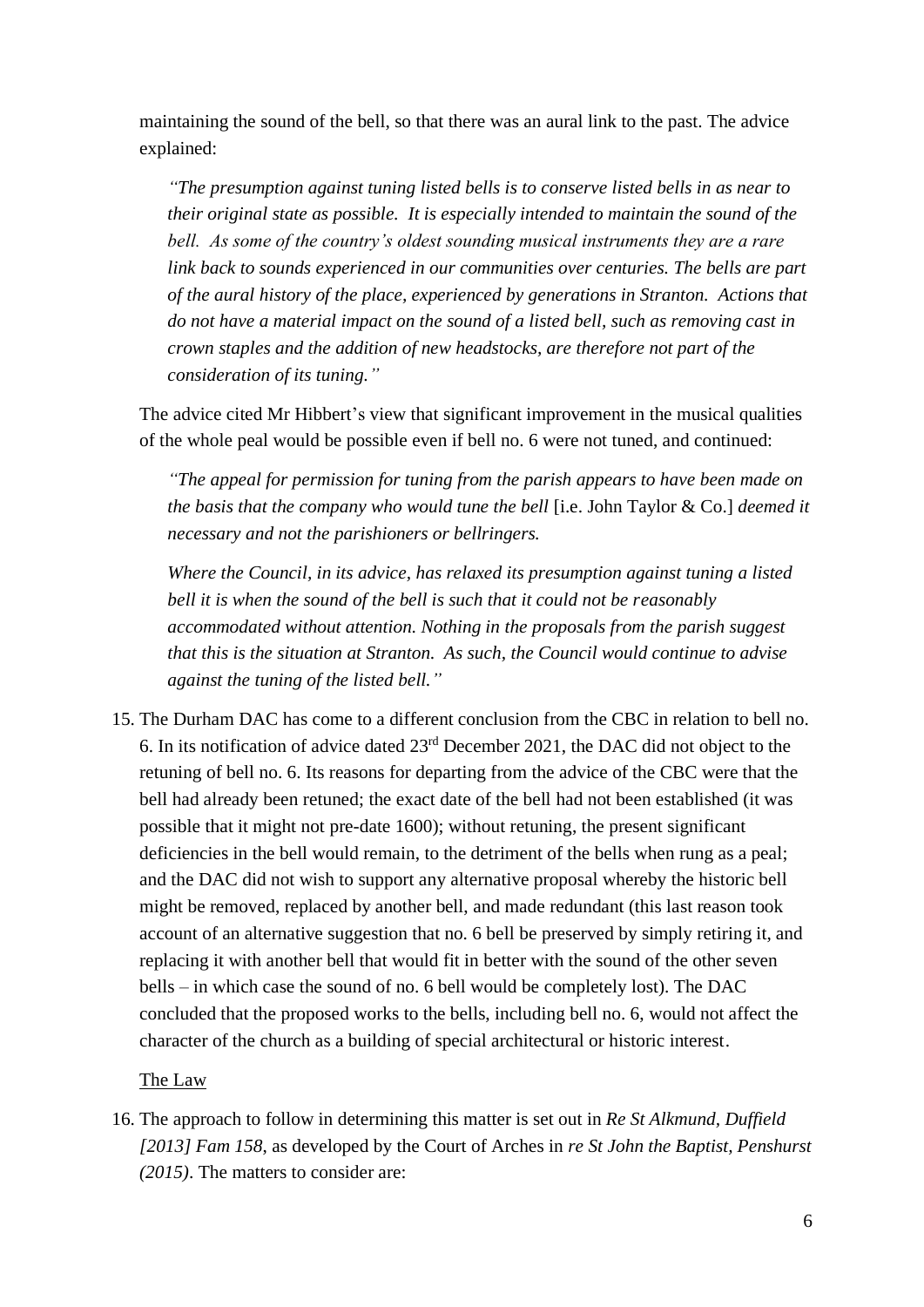- i. Would the proposals, if implemented, result in harm to the significance of the church as a building of special architectural or historic interest?
- ii. If the answer to question i is "no", the ordinary presumption in faculty proceedings "in favour of things as they stand" is applicable, and can be rebutted more or less readily, depending on the particular nature of the proposals.
- iii. If the answer to question i is "yes", how serious would the harm be?
- iv. How clear and convincing is the justification for carrying out the proposals?
- v. Bearing in mind that there is a strong presumption against proposals which will adversely affect the special character of a listed building, will any resulting public benefit (including matters such as liturgical freedom, pastoral well-being, opportunities for mission, and putting the church to viable uses that are consistent with its role as a place of worship and mission) outweigh the harm? In answering this question, the more serious the harm, the greater the level of benefit needed before the proposals should be permitted. This will particularly be the case if the harm is to a building which is listed Grade l or II\*, where serious harm should only exceptionally be allowed.

## Analysis

- 17. In relation to bell no. 6 retuning will lead to the removal of some metal. It will look no different, because the metal will be taken from the inside of the bell from the area where metal has already been shaved off in 1907. But that is not the issue here. The issue concerns the sound of the bell, and whether and how its sound will be affected. It is selfevident that if it is retuned it will sound different – if it did not, then it would be a pointless exercise.
- 18. Bell no. 6 is of special historic interest it is reputed to be sixteenth century, and because it pre-dates 1600 it appears in the CBC's list of historic bells. Its provenance and exact age is not known; it has been suggested that if the bell were accurately dated it might transpire that the bell is more recent than 1600, rather than older than 1600 – that would dilute its special historic interest. For the purposes of this petition, however, based on the current available evidence, I assume that the bell is indeed sixteenth century, and so predates the significant date of 1600.
- 19. Historic bells form a rare and important link with the past. They are an aural record of sounds experienced by local communities hundreds of years ago. Once the sound of a historic bell is interfered with, that link with the past is severed and cannot be restored. That is why the CBC's Conservation and Repair of Bells and Bellframes Code of Practice provides that there is a presumption against tuning listed bells, so that they should be preserved in as near to their original state as possible*,* and tuning should be undertaken only when essential, even if the bells have been tuned in the past.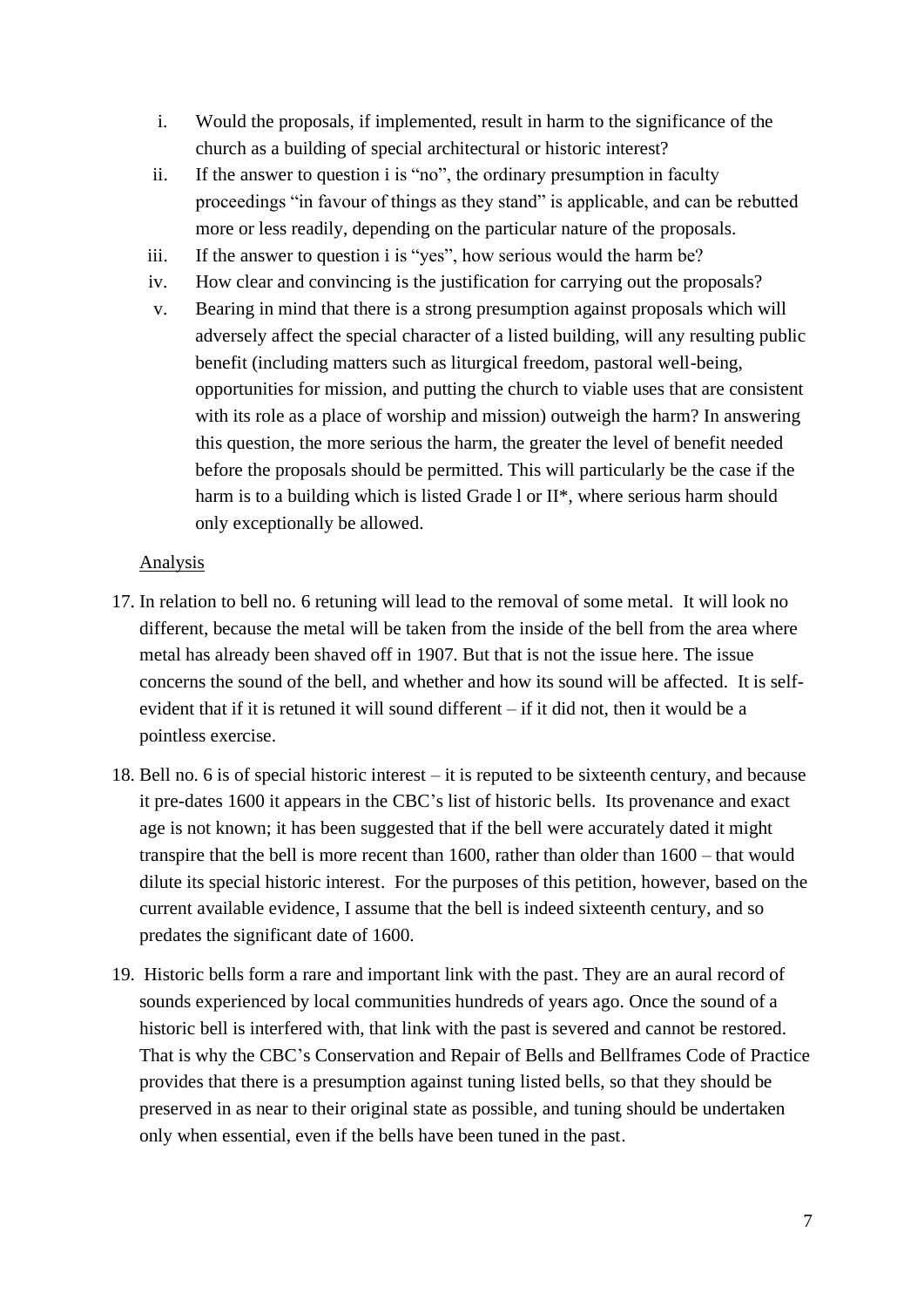- 20. It follows that any interference with the bell by retuning would result in harm to the bell, as a bell of special historic interest, and consequently it would be likely to affect the character of the church as a building of special architectural or historic interest.
- 21. How serious would the harm be to this sixteenth century bell, and Stranton All Saints as a grade II\* medieval church? I am satisfied that the harm would be slight. This is a bell which has already been tuned. It has already had metal shaved from it in 1907. The sound it makes today is not the sound that was heard in 1600 – that sound has already been lost and cannot be restored. Retuning the bell again in 2022 will affect the sound of the bell only as it has sounded since 1907. Furthermore, the report of John Taylor and Co, having analysed the degree of retuning needed now, concluded that only a very small amount of machining is required.
- 22. I remind myself of the Code of Practice which counsels against retuning of historic bells, even if they have already been tuned in the past. However, when tuning has relatively recently taken place (near the turn of the twentieth century, compared with the bell's origins going back to the sixteenth century), the argument against retuning weakens – we hear the bell today as it has sounded since 1907, not its sixteenth century sound. If bell no. 6 is not retuned, a significant improvement can still be achieved for the peal of eight, but it is not the best outcome for this major project. The justification put forward for retuning the bell is so that the optimum sound can be achieved from the whole peal. Bell no. 6 is, according to Mr Smith, the diocesan bell advisor, not only abysmally out of tune but its individual tonal qualities are misaligned. Its deficiencies cannot be completely remedied, but by retuning, its own sound can be improved, as can the sound of the whole peal.
- 23. Bells proclaim the glory of God. They are a joyful celebration of our Lord's resurrection. They announce to the local community that worship is about to begin, and they summon the faithful. They are joyfully rung for weddings and other special occasions, and they are also rung to mark national events of importance. Hartlepool Borough Council recognises the bells at Stranton All Saints as being of cultural significance within the town. The local bell ringing team in Hartlepool is active and vibrant, despite the difficulties of ringing the peal of eight in its present state, and despite the shortcomings in its tonal qualities which have attracted criticism. Stranton All Saints is an important centre of worship and mission in Hartlepool, and the PCC is satisfied that the bells play a significant role in outreach. Their wish to improve the sound of the peal as much as possible is understandable and fully justified.
- 24. The conclusion of the CBC in its advice dated 23 March that *"The appeal for permission for tuning from the parish appears to have been made on the basis that the company who would tune the bell deemed it necessary and not the parishioners or bellringers"* is mistaken. There is ample evidence before me that the PCC and the bellringers are